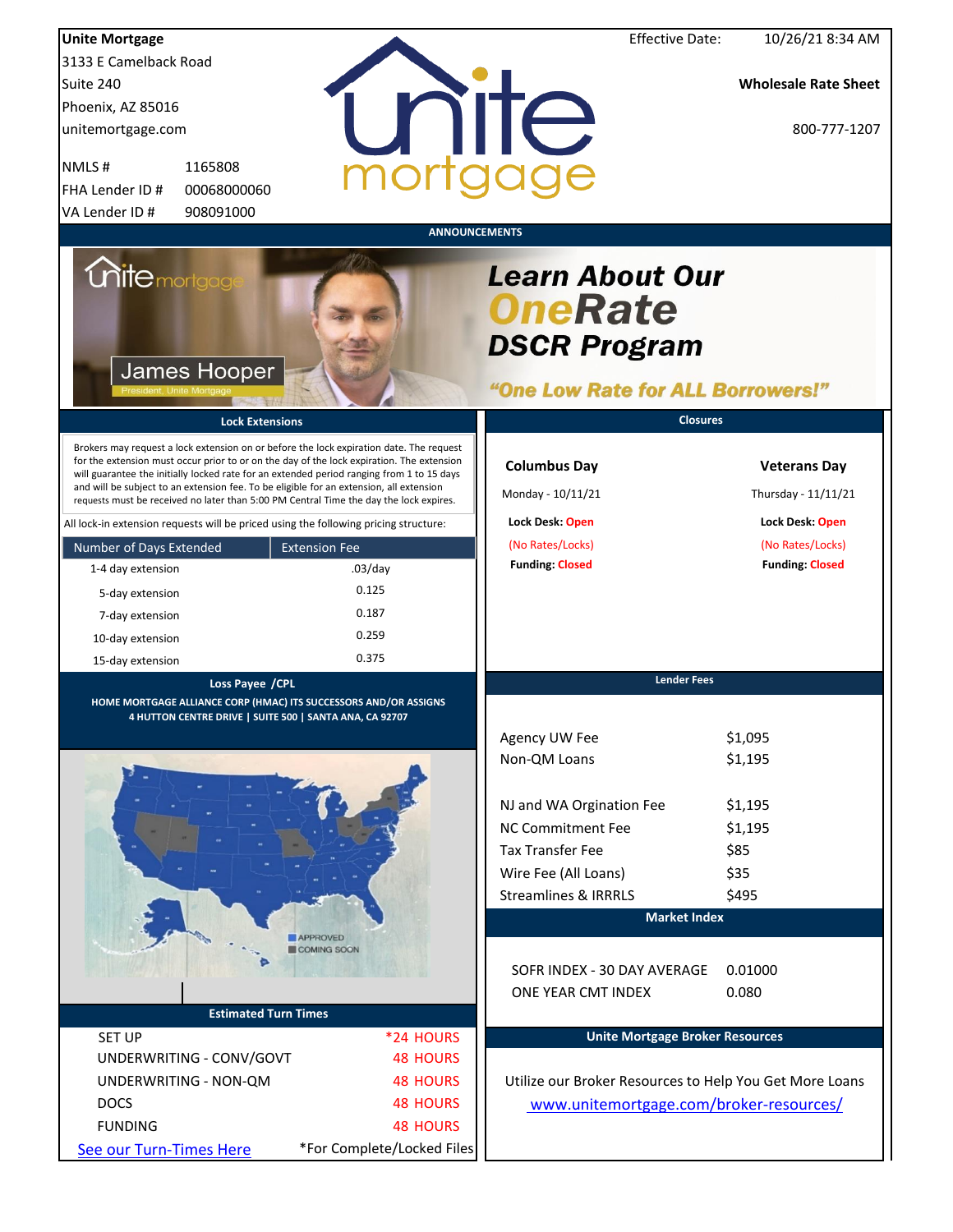

**Lock Desk**

[locks@unitemtg.com](mailto:locks@unitemtg.com)

File Update: 26-Oct-2021

Lock Hours: 9:00 A.M. - 3:00 P.M. PST

Effective Date: 26-Oct-2021

# **EZY ONE RATE**

Price Change Effective: 9:00 AM PST

# **RATE 30YR FIX HIGHLIGHTS**

| <b>Credit</b>      | $720+$                        |  |  |  |  |
|--------------------|-------------------------------|--|--|--|--|
| <b>Product</b>     | 30 yr fixed Full Amortization |  |  |  |  |
| <b>Loan Amount</b> | 200,001-1.5MM                 |  |  |  |  |
| <b>DSCR</b>        | $+1.100$                      |  |  |  |  |
|                    | Purchase 70%                  |  |  |  |  |
| <b>Purpose</b>     | Rate-Term 70%                 |  |  |  |  |
|                    | Cash-Out 65%                  |  |  |  |  |
| <b>Occupancy</b>   | Non Owner Occupied            |  |  |  |  |
| <b>ACH</b>         | Required                      |  |  |  |  |
| <b>PPP</b>         | 5 Years                       |  |  |  |  |
| <b>Reserves</b>    | 12 Month PITIA                |  |  |  |  |
| <b>Escrows</b>     | Required                      |  |  |  |  |

### **No Hits for LLPAs !!!**

# **EZY PRIME PLUS**

|             | <b>30 DAY PRICING</b> |                 |
|-------------|-----------------------|-----------------|
| <b>RATE</b> | <b>5/6 ARM</b>        | <b>30YR FIX</b> |
| 5.875       | 104.6250              | 104.3750        |
| 5.750       | 104.3750              | 104.1250        |
| 5.625       | 104.1250              | 103.8750        |
| 5.500       | 103.8750              | 103.6250        |
| 5.375       | 103.6250              | 103.3750        |
| 5.250       | 103.3750              | 103.1250        |
| 5.125       | 103.1250              | 102.8750        |
| 5.000       | 102.8750              | 102.6250        |
| 4.875       | 102.6250              | 102.3750        |
| 4.750       | 102.2500              | 102,0000        |
| 4.625       | 101.8750              | 101.6250        |
| 4.500       | 101.5000              | 101.2500        |
| 4.375       | 101.1250              | 100.8750        |
| 4.250       | 100.6250              | 100.3750        |
| 4.125       | 100.1250              | 99.8750         |
| 4.000       | 99.6250               | 99.3750         |
| 3.875       | 99.1250               | 98.8750         |
| 3.750       | 98.6250               | 98.3750         |

|                   | <b>MAX PRICING (Lower of Price or Premium)</b> |  |  |  |  |  |
|-------------------|------------------------------------------------|--|--|--|--|--|
| No Prepay - Hard  | 100.5000                                       |  |  |  |  |  |
| 1yr Prepay - Hard | 100.7500                                       |  |  |  |  |  |
| 2yr Prepay - Hard | 101.0000                                       |  |  |  |  |  |
| 3yr Prepay - Hard | 101.2500                                       |  |  |  |  |  |
| 4yr Prepay - Hard | 101.5000                                       |  |  |  |  |  |
| 5yr Prepay - Hard | 101.7500                                       |  |  |  |  |  |

| <b>ARM MARGIN</b> |             |  |  |  |  |  |
|-------------------|-------------|--|--|--|--|--|
| 5.000             | <b>SOFR</b> |  |  |  |  |  |
|                   |             |  |  |  |  |  |

| <b>LOCK FEES</b>        |         |  |  |  |  |  |
|-------------------------|---------|--|--|--|--|--|
| Relock Fee:             | .250    |  |  |  |  |  |
| Extension Fee Per Diem: | .030    |  |  |  |  |  |
| <b>Extension Max:</b>   | 15 Days |  |  |  |  |  |

|                   | <b>30 DAY PRICING</b><br><b>PRICING ADJUSTMENTS</b> |                                                |                                 |                      |          |              |          |          |          |          |
|-------------------|-----------------------------------------------------|------------------------------------------------|---------------------------------|----------------------|----------|--------------|----------|----------|----------|----------|
| <b>RATE</b>       | <b>5/6 ARM</b>                                      | 30YR FIX                                       |                                 |                      |          | LTV          |          |          |          |          |
| 5.875             | 104.6250                                            | 104.3750                                       | <b>Documentation</b>            | <b>Credit Score</b>  | 00.01-50 | $50.01 - 55$ | 55.01-60 | 60.01-65 | 65.01-70 | 70.01-75 |
| 5.750             | 104.3750                                            | 104.1250                                       |                                 | $\geq 780$           | (0.250)  | (0.375)      | (0.500)  | (0.625)  | (0.875)  | (1.125)  |
| 5.625             | 104.1250                                            | 103.8750                                       |                                 | 760 - 779            | (0.375)  | (0.375)      | (0.625)  | (0.875)  | (1.000)  | (1.375)  |
| 5.500             | 103.8750                                            | 103.6250                                       |                                 | 740 - 759            | (0.375)  | (0.500)      | (0.750)  | (1.000)  | (1.250)  | (1.625)  |
| 5.375             | 103.6250                                            | 103.3750                                       | <b>DSCR</b>                     | 720 - 739            | (0.500)  | (0.625)      | (0.875)  | (1.125)  | (1.500)  | (2.000)  |
| 5.250             | 103.3750                                            | 103.1250                                       |                                 | $700 - 719$          | (0.625)  | (0.750)      | (1.000)  | (1.375)  | (1.875)  | #N/A     |
| 5.125             | 103.1250                                            | 102.8750                                       |                                 | 680 - 699            | (0.875)  | (1.000)      | (1.250)  | (1.750)  | #N/A     | #N/A     |
| 5.000             | 102.8750                                            | 102.6250                                       |                                 | $660 - 679$          | (1.375)  | (1.500)      | (1.625)  | (2.250)  | $\#N/A$  | #N/A     |
| 4.875             | 102.6250                                            | 102.3750                                       |                                 | 5/6 40yr ARM SOFR    | (0.250)  | (0.250)      | (0.250)  | (0.250)  | (0.250)  | (0.250)  |
| 4.750             | 102.2500                                            | 102.0000                                       | Product                         | 40yr Fixed           | (0.250)  | (0.250)      | (0.250)  | (0.250)  | (0.250)  | (0.250)  |
| 4.625             | 101.8750                                            | 101.6250                                       |                                 | Interest-Only        | (0.250)  | (0.250)      | (0.375)  | (0.500)  | (0.625)  | (0.750)  |
| 4.500             | 101.5000                                            | 101.2500                                       |                                 | 150,000-200k         | (0.500)  | (0.500)      | (0.500)  | (0.500)  | (0.500)  | (0.750)  |
| 4.375             | 101.1250                                            | 100.8750                                       |                                 | 200,001-300k         | 0.000    | 0.000        | 0.000    | 0.000    | (0.250)  | (0.250)  |
| 4.250             | 100.6250                                            | 100.3750                                       |                                 | 300,001-1.0m         | 0.000    | 0.000        | 0.000    | 0.000    | 0.000    | 0.000    |
| 4.125             | 100.1250                                            | 99.8750                                        | <b>Loan Amount</b>              | 1,000,001-1.5m       | (0.250)  | (0.250)      | (0.250)  | (0.250)  | (0.250)  | (0.250)  |
| 4.000             | 99.6250                                             | 99.3750                                        |                                 | 1,500,001-2.0m       | (0.500)  | (0.500)      | (0.500)  | $\#N/A$  | #N/A     | #N/A     |
| 3.875             | 99.1250                                             | 98.8750                                        |                                 | 2,000,001-2.5m       | (0.750)  | (0.750)      | (0.750)  | $\#N/A$  | $\#N/A$  | $\#N/A$  |
| 3.750             | 98.6250                                             | 98.3750                                        |                                 | 2,500,001-3.0m       | (0.750)  | (0.750)      | (0.750)  | $\#N/A$  | $\#N/A$  | $\#N/A$  |
|                   |                                                     |                                                |                                 | $DSCR \geq 1.5$      | 0.250    | 0.250        | 0.250    | 0.250    | 0.250    | 0.250    |
|                   |                                                     | <b>MAX PRICING</b> (Lower of Price or Premium) | <b>DSCR</b>                     | DSCR 1.25-1.49       | 0.250    | 0.250        | 0.250    | 0.250    | 0.250    | 0.250    |
| No Prepay - Hard  |                                                     | 100.5000                                       |                                 | DSCR 1.10-1.24       | 0.000    | 0.000        | 0.000    | 0.000    | 0.000    | 0.000    |
| 1yr Prepay - Hard |                                                     | 100.7500                                       | Purpose                         | Cash-Out             | (0.250)  | (0.375)      | (0.375)  | (0.375)  | $\#N/A$  | #N/A     |
| 2yr Prepay - Hard |                                                     | 101.0000                                       |                                 | Condo-Warrantable    | (0.250)  | (0.250)      | (0.250)  | (0.250)  | (0.500)  | (0.500)  |
| 3yr Prepay - Hard |                                                     | 101.2500                                       | <b>Property Type</b>            | Condo-NonWarrantable | (0.500)  | (0.500)      | (0.500)  | (0.500)  | #N/A     | #N/A     |
| 4yr Prepay - Hard |                                                     | 101.5000                                       |                                 | 2-4 Unit             | (0.250)  | (0.250)      | (0.250)  | (0.250)  | #N/A     | #N/A     |
| 5yr Prepay - Hard |                                                     | 101.7500                                       | <b>Credit / Housing History</b> | 1x30x12              | (0.750)  | (0.750)      | (0.750)  | (0.750)  | (0.750)  | (0.750)  |
|                   |                                                     |                                                | <b>Other Miscellaneous</b>      | <b>ACH</b>           | 0.125    | 0.125        | 0.125    | 0.125    | 0.125    | 0.125    |
|                   | <b>ARM MARGIN</b>                                   |                                                |                                 | No Escrows (No HPML) | (0.150)  | (0.150)      | (0.150)  | (0.150)  | (0.150)  | (0.150)  |
|                   | 5.000                                               | <b>SOFR</b>                                    |                                 | No Prepay            | (1.500)  | (1.500)      | (1.500)  | (1.500)  | (1.500)  | (1.500)  |
|                   |                                                     |                                                |                                 | 1yr Prepay           | (1.000)  | (1.000)      | (1.000)  | (1.000)  | (1.000)  | (1.000)  |
|                   |                                                     |                                                | <b>Prepay Penalty</b>           | 2yr Prepay           | (0.500)  | (0.500)      | (0.500)  | (0.500)  | (0.500)  | (0.500)  |
| <b>LOCK FEES</b>  |                                                     |                                                |                                 | <b>3yr Prepay</b>    | 0.000    | 0.000        | 0.000    | 0.000    | 0.000    | 0.000    |
|                   | Relock Fee:                                         | .250                                           |                                 | 4yr Prepay           | 0.375    | 0.375        | 0.375    | 0.375    | 0.375    | 0.375    |
|                   | Extension Fee Per Diem:                             | .030                                           |                                 | <b>5yr Prepay</b>    | 0.750    | 0.750        | 0.750    | 0.750    | 0.750    | 0.750    |
|                   | <b>Extension Max:</b>                               | 15 Days                                        |                                 | 25 Day               | 0.000    | 0.000        | 0.000    | 0.000    | 0.000    | 0.000    |
|                   |                                                     |                                                | <b>Lock Term</b>                | 40 Day               | (0.150)  | (0.150)      | (0.150)  | (0.150)  | (0.150)  | (0.150)  |
|                   |                                                     |                                                |                                 | 55 Day               | #N/A     | $\#N/A$      | $\#N/A$  | $\#N/A$  | #N/A     | #N/A     |
|                   |                                                     |                                                |                                 |                      |          |              |          |          |          |          |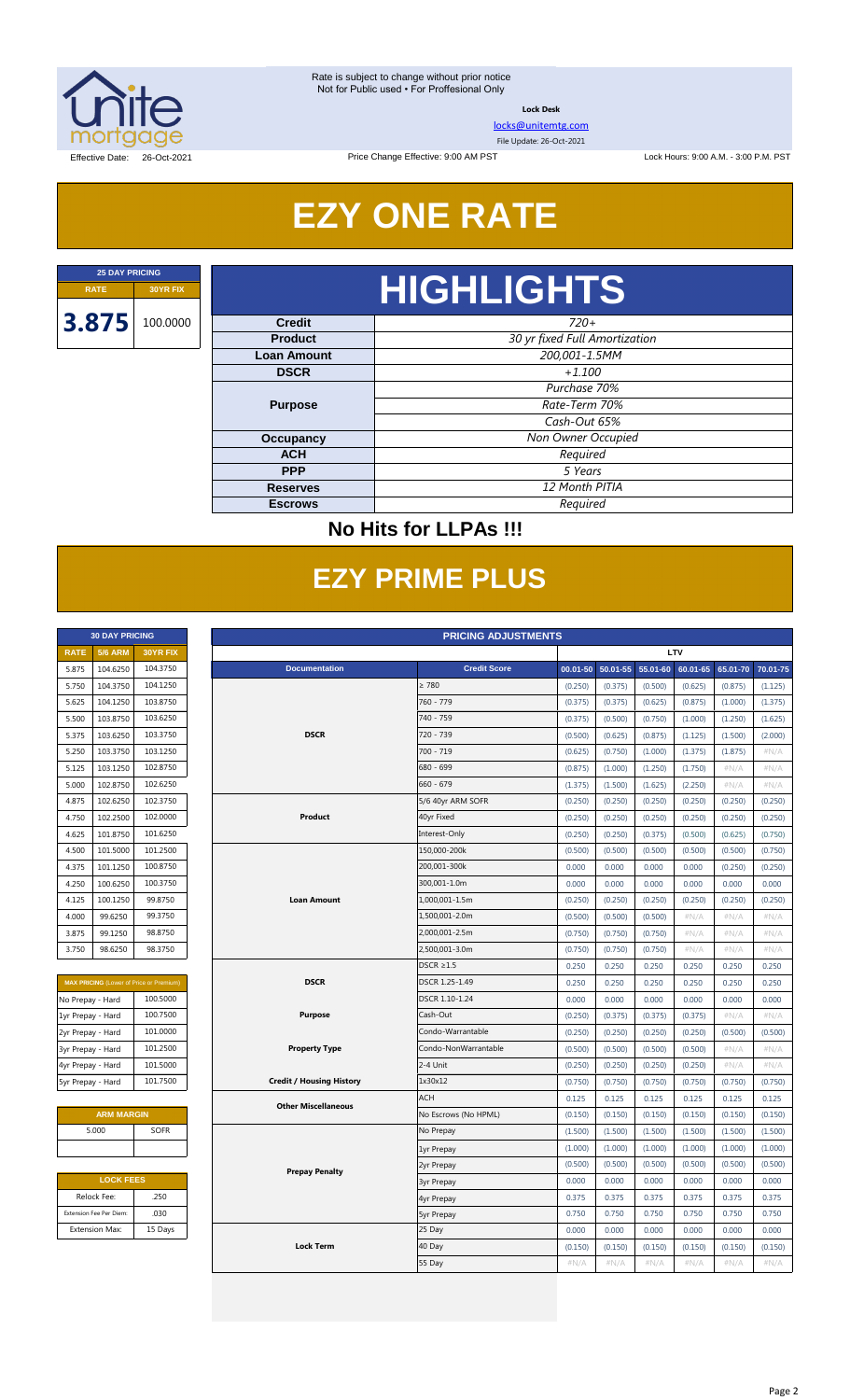

**Lock Desk**

[locks@unitemtg.com](mailto:locks@unitemtg.com) File Update: 26-Oct-2021

# **EZY PRIME & FOREIGN NATIONAL**

|             | <b>30 DAY PRICING</b> |                 |
|-------------|-----------------------|-----------------|
| <b>RATE</b> | <b>5/6 ARM</b>        | <b>30YR FIX</b> |
| 6.500       | 105.1250              | 104.8750        |
| 6.375       | 104.8750              | 104.6250        |
| 6.250       | 104.6250              | 104.3750        |
| 6.125       | 104.3750              | 104.1250        |
| 6.000       | 104.1250              | 103.8750        |
| 5.875       | 103.8750              | 103.6250        |
| 5.750       | 103.6250              | 103.3750        |
| 5.625       | 103.3750              | 103.1250        |
| 5.500       | 103.1250              | 102.8750        |
| 5.375       | 102.8750              | 102.6250        |
| 5.250       | 102.6250              | 102.3750        |
| 5.125       | 102.3750              | 102.1250        |
| 5.000       | 102.1250              | 101.8750        |
| 4.875       | 101.8750              | 101.6250        |
| 4.750       | 101.5000              | 101.2500        |
| 4.625       | 101.1250              | 100.8750        |
| 4.500       | 100.7500              | 100.5000        |
| 4.375       | 100.3750              | 100.1250        |
| 4.250       | 100.0000              | 99.7500         |

| <b>MAX PRICING</b> (Lower of Price or Premium) |  |  |  |  |  |  |  |
|------------------------------------------------|--|--|--|--|--|--|--|
| 100.7500                                       |  |  |  |  |  |  |  |
| 101.0000                                       |  |  |  |  |  |  |  |
| 101.2500                                       |  |  |  |  |  |  |  |
| 101.5000                                       |  |  |  |  |  |  |  |
| 101.7500                                       |  |  |  |  |  |  |  |
| 102,0000                                       |  |  |  |  |  |  |  |
|                                                |  |  |  |  |  |  |  |

#### **ARM MARGIN** 5.000 SOFR

| <b>LOCK FEES</b>        |         |  |  |  |  |  |  |
|-------------------------|---------|--|--|--|--|--|--|
| Relock Fee:             | .250    |  |  |  |  |  |  |
| Extension Fee Per Diem: | .030    |  |  |  |  |  |  |
| <b>Extension Max:</b>   | 15 Days |  |  |  |  |  |  |

|                   | <b>30 DAY PRICING</b><br><b>PRICING ADJUSTMENTS</b> |                                                |                                 |                |                           |                    |                       |                    |                    |                    |                    |                 |
|-------------------|-----------------------------------------------------|------------------------------------------------|---------------------------------|----------------|---------------------------|--------------------|-----------------------|--------------------|--------------------|--------------------|--------------------|-----------------|
| <b>RATE</b>       | <b>5/6 ARM</b>                                      | 30YR FIX                                       |                                 |                |                           |                    |                       |                    | LTV                |                    |                    |                 |
| 6.500             | 105.1250                                            | 104.8750                                       | <b>Documentation</b>            |                | <b>Credit Score</b>       |                    | $00.01 - 50$ 50.01-55 | 55.01-60           | 60.01-65           | 65.01-70           | 70.01-75           | 75.01-80        |
| 6.375             | 104.8750                                            | 104.6250                                       |                                 |                |                           | (0.250)            | (0.375)               | (0.500)            | (0.625)            | (0.875)            | (1.125)            | (1.750)         |
| 6.250             | 104.6250                                            | 104.3750                                       |                                 |                | 760 - 779                 | (0.375)            | (0.375)               | (0.625)            | (0.875)            | (1.000)            | (1.375)            | (2.000)         |
| 6.125             | 104.3750                                            | 104.1250                                       |                                 |                | 740 - 759                 | (0.375)            | (0.500)               | (0.750)            | (1.000)            | (1.250)            | (1.625)            | (2.250)         |
| 6.000             | 104.1250                                            | 103.8750                                       |                                 |                | 720 - 739                 | (0.500)            | (0.625)               | (0.875)            | (1.125)            | (1.500)            | (2.000)            | (2.750)         |
| 5.875             | 103.8750                                            | 103.6250                                       | <b>DSCR</b>                     |                | 700 - 719                 | (0.625)            | (0.750)               | (1.000)            | (1.375)            | (1.875)            | (2.500)            | (3.500)         |
| 5.750             | 103.6250                                            | 103.3750                                       |                                 |                | 680 - 699                 | (0.875)            | (1.000)               | (1.250)            | (1.750)            | (2.250)            | (3.000)            | (3.875)         |
| 5.625             | 103.3750                                            | 103.1250                                       |                                 |                | $660 - 679$               | (1.375)            | (1.500)               | (1.625)            | (2.250)            | (3.125)            | (3.750)            | (4.500)         |
| 5.500             | 103.1250                                            | 102.8750                                       |                                 |                | 640 - 659                 | (1.875)            | (2.000)               | (2.125)            | (2.750)            | (3.625)            | (4.750)            | $\#N/A$         |
| 5.375             | 102.8750                                            | 102.6250                                       |                                 |                | $620 - 639$               | (2.375)            | (2.500)               | (2.625)            | (3.250)            | (4.125)            | #N/A               | $\#N/A$         |
| 5.250             | 102.6250                                            | 102.3750                                       |                                 |                | 5/6 30yr ARM SOFR         | 0.000              | 0.000                 | 0.000              | 0.000              | 0.000              | 0.000              | 0.000           |
| 5.125             | 102.3750                                            | 102.1250                                       |                                 |                | 7/6 30yr ARM SOFR         | (0.250)            | (0.250)               | (0.250)            | (0.250)            | (0.250)            | (0.250)            | (0.250)         |
| 5.000             | 102.1250                                            | 101.8750                                       | Product                         |                | 5/6 40yr ARM SOFR         | (0.250)            | (0.250)               | (0.250)            | (0.250)            | (0.250)            | (0.250)            | (0.250)         |
| 4.875             | 101.8750                                            | 101.6250                                       |                                 |                | 7/6 40yr ARM SOFR         | (0.500)            | (0.500)               | (0.500)            | (0.500)            | (0.500)            | (0.500)            | (0.500)         |
| 4.750             | 101.5000                                            | 101.2500                                       |                                 |                | 40yr Fixed                | (0.250)            | (0.250)               | (0.250)            | (0.250)            | (0.250)            | (0.250)            | (0.250)         |
| 4.625             | 101.1250                                            | 100.8750                                       |                                 |                | Interest-Only             | (0.250)            | (0.250)               | (0.375)            | (0.500)            | (0.625)            | (0.750)            | (1.000)         |
| 4.500             | 100.7500                                            | 100.5000                                       |                                 |                | 150,000-200k              | (0.500)            | (0.500)               | (0.500)            | (0.500)            | (0.500)            | (0.750)            | (0.750)         |
| 4.375             | 100.3750                                            | 100.1250                                       |                                 |                | 200,001-300k              | 0.000              | 0.000                 | 0.000              | 0.000              | (0.250)            | (0.250)            | (0.500)         |
| 4.250             | 100.0000                                            | 99.7500                                        |                                 |                | 300,001-1.0m              | 0.000              | 0.000                 | 0.000              | 0.000              | 0.000              | 0.000              | 0.000           |
|                   |                                                     |                                                | Loan Amount                     | 1,000,001-1.5m | (0.250)                   | (0.250)            | (0.250)               | (0.250)            | (0.250)            | (0.250)            | (0.500)            |                 |
|                   |                                                     | <b>MAX PRICING</b> (Lower of Price or Premium) |                                 |                | 1,500,001-2.0m            | (0.500)            | (0.500)               | (0.500)            | (0.500)            | $\#N/A$            | #N/A               | #N/A            |
| No Prepay - Hard  |                                                     | 100.7500                                       |                                 |                | 2,000,001-2.5m            | (0.750)            | (0.750)               | (0.750)            | (0.750)            | $\#N/A$            | #N/A               | $\#N/A$         |
| 1yr Prepay - Hard |                                                     | 101.0000                                       |                                 |                |                           | (0.750)            | (0.750)               | (0.750)            | (0.750)            | $\#N/A$            | $\#N/A$            | $\#N/A$         |
| 2yr Prepay - Hard |                                                     | 101.2500                                       |                                 |                | DSCR $\geq$ 1.5           | 0.250              | 0.250                 | 0.250              | 0.250              | 0.250              | 0.250              | 0.250           |
| 3yr Prepay - Hard |                                                     | 101.5000                                       |                                 |                | DSCR 1.25-1.49            | 0.250              | 0.250                 | 0.250              | 0.250              | 0.250              | 0.250              | 0.250           |
| 4yr Prepay - Hard |                                                     | 101.7500                                       | <b>DSCR</b>                     |                | DSCR 1.10-1.24            | 0.000              | 0.000                 | 0.000              | 0.000              | 0.000              | 0.000              | 0.000           |
| 5yr Prepay - Hard |                                                     | 102.0000                                       |                                 |                | DSCR 1.00-1.09            | (0.250)            | (0.250)               | (0.375)            | (0.375)            | (0.500)            | (0.500)            | (0.750)         |
|                   |                                                     |                                                |                                 |                | DSCR 0.75-0.99            | (1.500)            | (1.500)               | (1.625)            | (1.625)            | (1.750)            | (1.750)            | $\#N/A$         |
|                   | <b>ARM MARGIN</b>                                   |                                                | <b>Purpose</b>                  |                | Cash-Out                  | (0.250)            | (0.375)               | (0.375)            | (0.375)            | (0.500)            | (0.625)            | $\#N/A$         |
|                   | 5.000                                               | SOFR                                           |                                 |                | Condo-Warrantable         | (0.250)            | (0.250)               | (0.250)            | (0.250)            | (0.500)            | (0.500)            | (0.500)         |
|                   |                                                     |                                                | <b>Property Type</b>            |                | Condo-NonWarrantable      | (0.500)            | (0.500)               | (0.500)            | (0.500)            | (0.750)            | $\#N/A$            | #N/A            |
|                   | <b>LOCK FEES</b>                                    |                                                |                                 |                | 2-4Unit                   | (0.250)            | (0.250)               | (0.250)            | (0.250)            | (0.500)            | (0.500)            | (0.500)         |
|                   | Relock Fee:<br>Extension Fee Per Diem:              | .250<br>.030                                   |                                 |                | Modular                   | (1.000)            | (1.000)               | (1.000)            | (1.000)            | (1.000)            | (1.000)            | (1.000)         |
|                   |                                                     |                                                | Citizenship                     |                | Foreign Nat'l (DSCR Only) | (0.750)            | (0.750)               | (0.750)            | (0.750)            | #N/A               | $\#N/A$            | $\#N/A$         |
|                   | Extension Max:                                      | 15 Days                                        |                                 |                | 1x30x12<br>Multiple30x12  | (0.750)<br>(2.250) | (0.750)<br>(2.250)    | (0.750)<br>(2.250) | (0.750)<br>(2.250) | (0.750)<br>(2.250) | (0.750)<br>(2.250) | (0.750)<br>#N/A |
|                   |                                                     |                                                |                                 |                | FC/SS/DIL/BK7 36-47mo     | (1.000)            | (1.000)               | (1.000)            | (1.000)            | (1.000)            | (1.000)            | (1.000)         |
|                   |                                                     |                                                | <b>Credit / Housing History</b> |                | FC/SS/DIL/BK7 24-35mo     | (1.750)            | (1.750)               | (1.750)            | (1.750)            | (1.750)            | (1.750)            | $\#N/A$         |
|                   |                                                     |                                                |                                 |                | BK7 12-23mo               | (2.500)            | (2.500)               | (2.500)            | (2.500)            | (2.500)            | (2.500)            | # $N/A$         |
|                   |                                                     |                                                |                                 |                | BK13 DC                   | (1.000)            | (1.000)               | (1.000)            | (1.000)            | (1.000)            | (1.000)            | (1.000)         |
|                   |                                                     |                                                |                                 |                | ACH                       | 0.125              | 0.125                 | 0.125              | 0.125              | 0.125              | 0.125              | 0.125           |
|                   |                                                     |                                                | <b>Other Miscellaneous</b>      |                | Escrows                   | 0.000              | 0.000                 | 0.000              | 0.000              | 0.000              | 0.000              | 0.000           |
|                   |                                                     |                                                |                                 |                | No Prepay                 | (1.500)            | (1.500)               | (1.500)            | (1.500)            | (1.500)            | (1.500)            | (1.500)         |
|                   |                                                     |                                                |                                 |                | 1yr Prepay                | (1.000)            | (1.000)               | (1.000)            | (1.000)            | (1.000)            | (1.000)            | (1.000)         |
|                   |                                                     |                                                |                                 |                | 2yr Prepay                | (0.500)            | (0.500)               | (0.500)            | (0.500)            | (0.500)            | (0.500)            | (0.500)         |
|                   |                                                     |                                                | <b>Prepay Penalty</b>           |                | <b>3yr Prepay</b>         | 0.000              | 0.000                 | 0.000              | 0.000              | 0.000              | 0.000              | 0.000           |
|                   |                                                     |                                                |                                 |                | 4yr Prepay                | 0.375              | 0.375                 | 0.375              | 0.375              | 0.375              | 0.375              | 0.375           |
|                   |                                                     |                                                |                                 |                | <b>5yr Prepay</b>         | 0.750              | 0.750                 | 0.750              | 0.750              | 0.750              | 0.750              | 0.750           |
|                   |                                                     |                                                |                                 |                | 25 Day                    | 0.000              | 0.000                 | 0.000              | 0.000              | 0.000              | 0.000              | 0.000           |
|                   |                                                     |                                                | <b>Lock Term</b>                |                | 40 Day                    | (0.150)            | (0.150)               | (0.150)            | (0.150)            | (0.150)            | (0.150)            | (0.150)         |
|                   |                                                     |                                                |                                 |                | 55 Day                    | (0.300)            | (0.300)               | (0.300)            | (0.300)            | (0.300)            | (0.300)            | (0.300)         |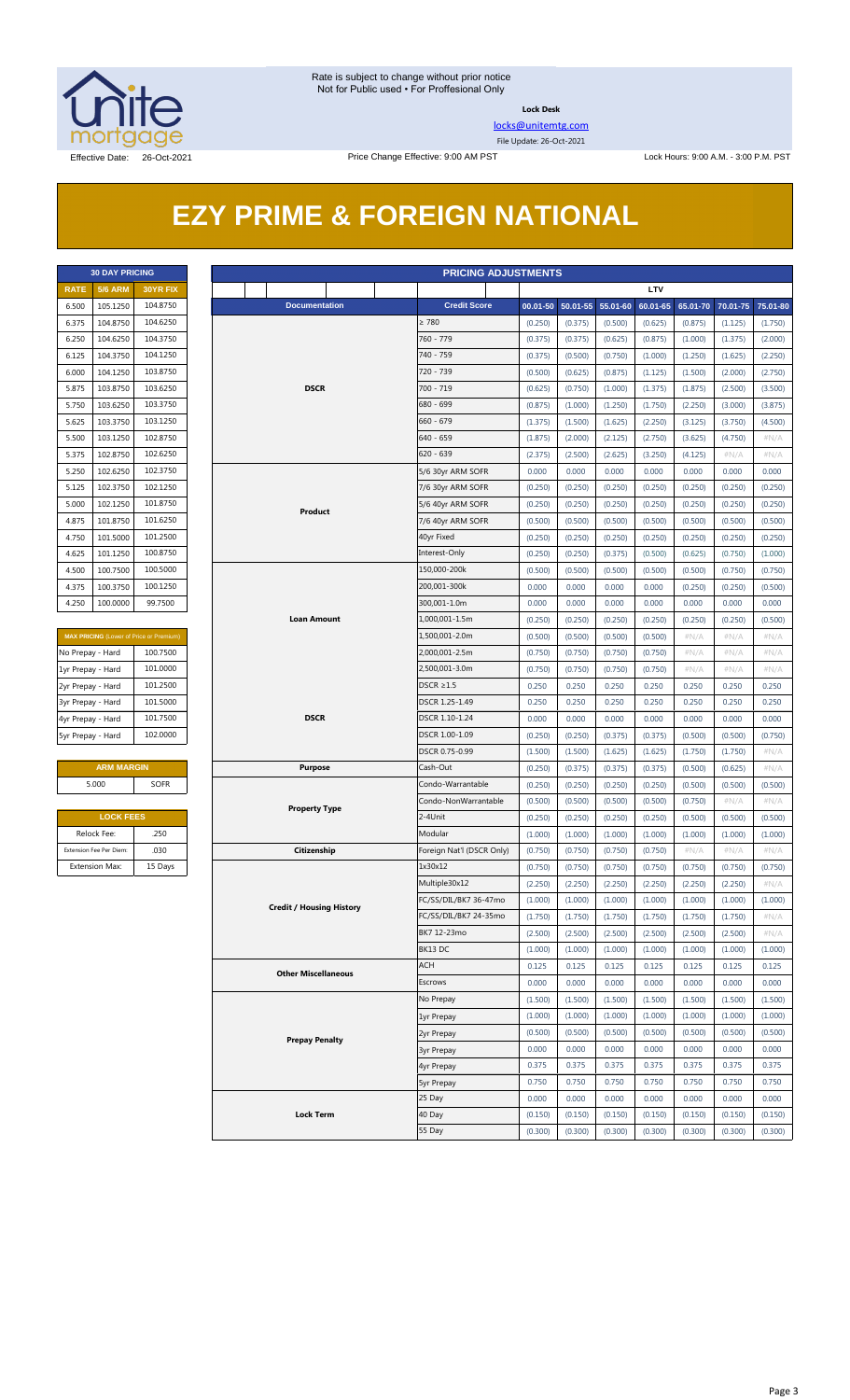

Price Change Effective: 8:34 AM PST Effective Date: Lock Hours: 9:00 A.M. - 3:00 P.M. PST **26-Oct-21**

#### [V](https://unitemortgage.com/)isit: https://unitemortgage.com

The pricing engine is the Formal price given, please access it through:

**Quick Pricer:** [https://un](https://unitemortgage.com/broker-resources/price-my-loan/)itemortgage.com/broker-resources/price-my-loan/

## **CALL US TODAY: 800-777-1207**

#### **CONVENTIONAL PRODUCTS AND PRICING**

|       | <b>CONFORMING LOANS</b> |                             |               |       |                             |               |               |       |                             |               |               |       |               |                             |               |
|-------|-------------------------|-----------------------------|---------------|-------|-----------------------------|---------------|---------------|-------|-----------------------------|---------------|---------------|-------|---------------|-----------------------------|---------------|
|       |                         | <b>DU CONF CONV 30 YEAR</b> |               |       | <b>DU CONF CONV 20 YEAR</b> |               |               |       | <b>DU CONF CONV 15 YEAR</b> |               |               |       |               | <b>DU CONF CONV 10 YEAR</b> |               |
| Rate  | <b>10 Day</b>           | 25 Day                      | <b>40 Day</b> | Rate  | <b>10 Day</b>               | <b>25 Day</b> | <b>40 Day</b> | Rate  | <b>10 Day</b>               | 25 Day        | <b>40 Day</b> | Rate  | <b>10 Day</b> | <b>25 Day</b>               | <b>40 Day</b> |
| 3.750 | (4.750)                 | (4.625)                     | (4.500)       | 3.375 | (4.000)                     | (3.875)       | (3.750)       | 3.000 | (3.875)                     | (3.750)       | (3.625)       | 2.875 | (3.750)       | (3.625)                     | (3.500)       |
| 3.625 | (4.250)                 | (4.125)                     | (4.000)       | 3.250 | (3.500)                     | (3.375)       | (3.250)       | 2.875 | (3.500)                     | (3.375)       | (3.250)       | 2.750 | (3.375)       | (3.250)                     | (3.125)       |
| 3.500 | (3.875)                 | (3.750)                     | (3.625)       | 3.125 | (3.375)                     | (3.250)       | (3.125)       | 2.750 | (3.125)                     | (3.000)       | (2.875)       | 2.625 | (3.000)       | (2.875)                     | (2.750)       |
| 3.375 | (3.500)                 | (3.375)                     | (3.250)       | 3.000 | (2.875)                     | (2.750)       | (2.625)       | 2.625 | (2.750)                     | (2.625)       | (2.500)       | 2.500 | (2.500)       | (2.375)                     | (2.250)       |
| 3.250 | (2.875)                 | (2.750)                     | (2.625)       | 2.875 | (2.500)                     | (2.375)       | (2.250)       | 2.500 | (2.125)                     | (2.000)       | (1.875)       | 2.375 | (2.500)       | (2.375)                     | (2.250)       |
| 3.125 | (2.375)                 | (2.250)                     | (2.125)       | 2.750 | (1.875)                     | (1.750)       | (1.625)       | 2.375 | (1.750)                     | (1.625)       | (1.500)       | 2.250 | (2.125)       | (2.000)                     | (1.875)       |
| 3.000 | (1.625)                 | (1.500)                     | (1.375)       | 2.625 | (1.250)                     | (1.125)       | (1.000)       | 2.250 | (1.250)                     | (1.125)       | (1.000)       | 2.125 | (1.625)       | (1.500)                     | (1.375)       |
| 2.875 | (1.000)                 | (0.875)                     | (0.750)       | 2.500 | (0.500)                     | (0.375)       | (0.250)       | 2.125 | (0.750)                     | (0.625)       | (0.500)       | 2.000 | (1.000)       | (0.875)                     | (0.750)       |
| 2.750 | (0.375)                 | (0.250)                     | (0.125)       | 2.375 | 0.250                       | 0.375         | 0.500         | 2.000 | (0.125)                     | 0.000         | 0.125         | 1.875 | (0.500)       | (0.375)                     | (0.250)       |
| 2.625 | 0.500                   | 0.625                       | 0.750         | 2.250 | 0.875                       | 1.000         | 1.125         | 1.875 | 0.500                       | 0.625         | 0.750         | 1.750 | 0.125         | 0.250                       | 0.375         |
|       |                         |                             |               |       |                             |               |               |       |                             |               |               |       |               |                             |               |
|       |                         | <b>LP CONF CONV 30 YEAR</b> |               |       | <b>LP CONF CONV 20 YEAR</b> |               |               |       | <b>LP CONF CONV 15 YEAR</b> |               |               |       |               | <b>LP CONF CONV 10 YEAR</b> |               |
| Rate  | 10 Day                  | $25$ Day                    | 40 Day        | Rate  | 10 Day                      | 25 Day        | 40 Day        | Rate  | 10 Day                      | <b>25 Day</b> | 40 Day        | Rate  | <b>10 Day</b> | <b>25 Day</b>               | <b>40 Day</b> |
| 3.875 | (5.250)                 | (5.125)                     | (5.000)       | 3.500 | (4.250)                     | (4.125)       | (4.000)       | 3.125 | (4.375)                     | (4.250)       | (4.125)       | 3.000 | (3.625)       | (3.500)                     | (3.375)       |
| 3.750 | (4.750)                 | (4.625)                     | (4.500)       | 3.375 | (4.000)                     | (3.875)       | (3.750)       | 3.000 | (3.875)                     | (3.750)       | (3.625)       | 2.875 | (3.250)       | (3.125)                     | (3.000)       |
| 3.625 | (4.125)                 | (4.000)                     | (3.875)       | 3.250 | (3.375)                     | (3.250)       | (3.125)       | 2.875 | (3.500)                     | (3.375)       | (3.250)       | 2.750 | (2.875)       | (2.750)                     | (2.625)       |
| 3.500 | (3.750)                 | (3.625)                     | (3.500)       | 3.125 | (3.250)                     | (3.125)       | (3.000)       | 2.750 | (3.125)                     | (3.000)       | (2.875)       | 2.625 | (2.625)       | (2.500)                     | (2.375)       |
| 3.375 | (3.250)                 | (3.125)                     | (3.000)       | 3.000 | (2.875)                     | (2.750)       | (2.625)       | 2.625 | (2.625)                     | (2.500)       | (2.375)       | 2.500 | (2.375)       | (2.250)                     | (2.125)       |
| 3.250 | (2.875)                 | (2.750)                     | (2.625)       | 2.875 | (2.375)                     | (2.250)       | (2.125)       | 2.500 | (2.125)                     | (2.000)       | (1.875)       | 2.375 | (2.000)       | (1.875)                     | (1.750)       |
| 3.125 | (2.250)                 | (2.125)                     | (2.000)       | 2.750 | (1.750)                     | (1.625)       | (1.500)       | 2.375 | (1.625)                     | (1.500)       | (1.375)       | 2.250 | (1.625)       | (1.500)                     | (1.375)       |

|  | <b>HIGH BALANCE CONFORMING</b> |
|--|--------------------------------|
|  |                                |

3.000 (1.500) (1.375) (1.250) 2.625 (1.125) (1.000) (0.875) 2.250 (1.250) (1.125) (1.000) 2.125 (1.250) (1.125) (1.000) 2.875 (0.875) (0.750) (0.625) 2.500 (0.375) (0.250) (0.125) 2.125 (0.750) (0.625) (0.500) 2.000 (0.875) (0.750) (0.625) 2.750 (0.250) (0.125) 0.000 2.375 0.250 0.375 0.500 2.000 (0.125) 0.000 0.125 1.875 (0.375) (0.250) (0.125) 2.625 0.500 0.625 0.750 2.250 1.000 1.125 1.250 1.875 0.625 0.750 0.875 1.750 0.250 0.375 0.500

|             |               | <b>DU HIGH BALANCE 30 YEAR</b> |         |       | <b>DU HIGH BALANCE 15 YEAR</b> |         |         | <b>DU HIGH BALANCE 20 YEAR</b> |               |        |        | <b>DU HIGH BALANCE 10 YEAR</b> |               |          |               |  |
|-------------|---------------|--------------------------------|---------|-------|--------------------------------|---------|---------|--------------------------------|---------------|--------|--------|--------------------------------|---------------|----------|---------------|--|
| <u>Rate</u> | <b>10 Day</b> | <b>25 Day</b>                  | 40 Day  | Rate  | <b>10 Day</b>                  | 25 Day  | 40 Day  | Rate                           | <b>10 Day</b> | 25 Day | 40 Day | Rate                           | <b>10 Day</b> | $25$ Day | <b>40 Day</b> |  |
| 3.875       | (4.000)       | (3.875)                        | (3.750) | 3.125 | (2.875)                        | (2.750) | (2.625) |                                |               |        |        |                                |               |          |               |  |
| 3.750       | (3.625)       | (3.500)                        | (3.375) | 3.000 | (2.750)                        | (2.625) | (2.500) |                                |               |        |        |                                |               |          |               |  |
| 3.625       | (3.250)       | (3.125)                        | (3.000) | 2.875 | (2.375)                        | (2.250) | (2.125) |                                |               |        |        |                                |               |          |               |  |
| 3.500       | (2.875)       | (2.750)                        | (2.625) | 2.750 | (2.250)                        | (2.125) | (2.000) |                                |               |        |        |                                |               |          |               |  |
| 3.375       | (2.500)       | (2.375)                        | (2.250) | 2.625 | (1.875)                        | (1.750) | (1.625) |                                |               |        |        |                                |               |          |               |  |
| 3.250       | (2.000)       | (1.875)                        | (1.750) | 2.500 | (1.375)                        | (1.250) | (1.125) |                                |               | æ      |        |                                | <b>B</b>      |          |               |  |
| 3.125       | (1.250)       | (1.125)                        | (1.000) | 2.375 | (0.875)                        | (0.750) | (0.625) |                                | <b>SPEAL</b>  |        |        |                                |               |          |               |  |
| 3.000       | (0.625)       | (0.500)                        | (0.375) | 2.250 | (0.500)                        | (0.375) | (0.250) |                                |               |        |        |                                |               |          |               |  |
| 2.875       | (0.125)       | 0.000                          | 0.125   | 2.125 | 0.000                          | 0.125   | 0.250   |                                |               |        |        |                                |               |          |               |  |
| 2.750       | 0.625         | 0.750                          | 0.875   | 2.000 | 0.625                          | 0.750   | 0.875   |                                |               |        |        |                                |               |          |               |  |
|             |               |                                |         |       |                                |         |         |                                |               |        |        |                                |               |          |               |  |

**MAX NET PRICING IS 104.000 HIGH BALANCE MAX NET PRICING IS 103.000 Rates and pricing are subject to change without notice.** This document is limited to current Unite Mortgage Wholesale Lending Solutions, and should not be intended as legal advice, legal opinion, or any other advice on specific facts or circumstances. Such policy and practice ar 自 All Rights Reserved. 10.2021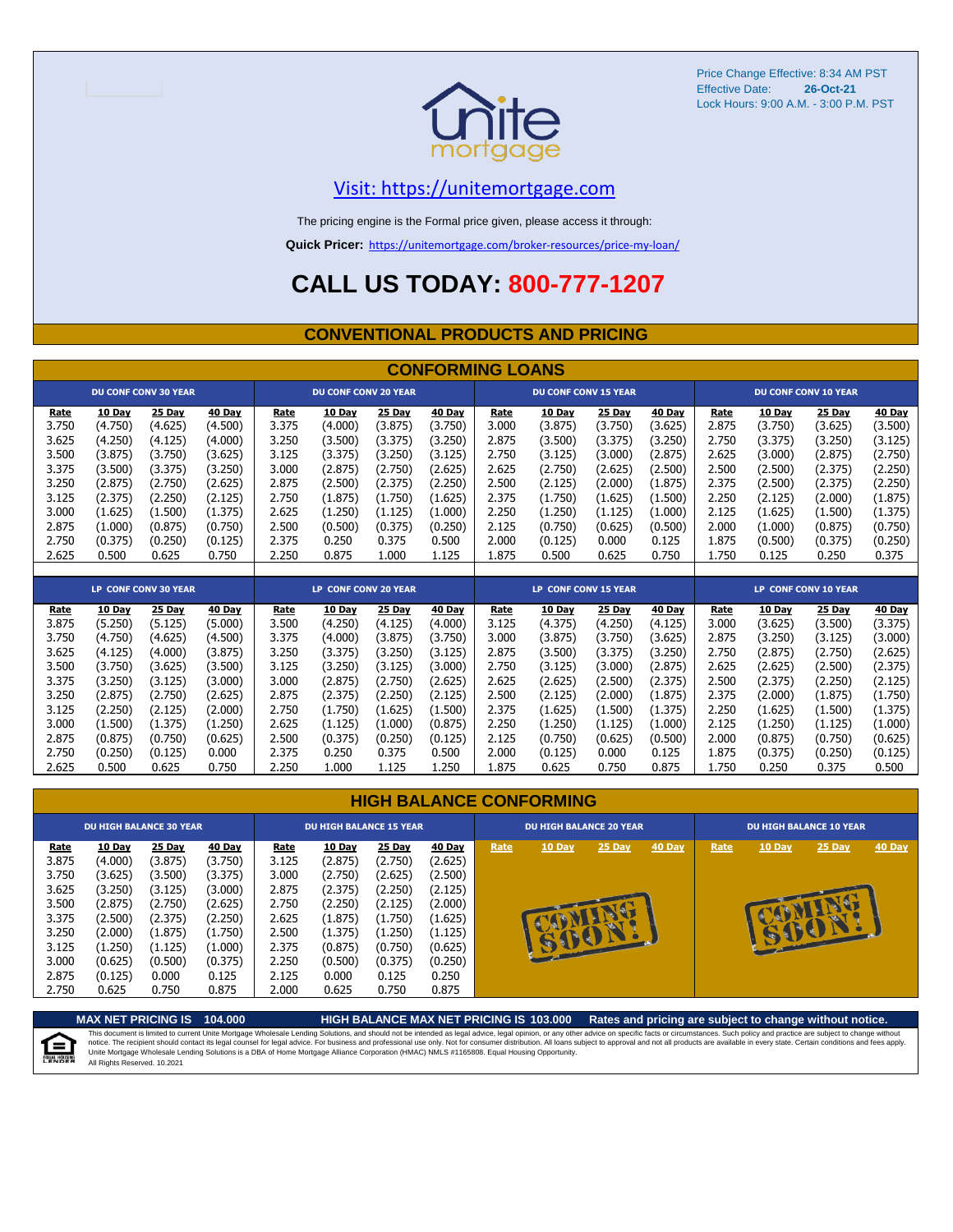

Price Change Effective: 8:34 AM PST Effective Date: **26-Oct-21** Lock Hours: 9:00 A.M. - 3:00 P.M. PST

#### [V](https://unitemortgage.com/)isit: https://unitemortgage.com

The pricing engine is the Formal price given, please access it through:

**Quick Pricer:** [https://un](https://unitemortgage.com/broker-resources/price-my-loan/)itemortgage.com/broker-resources/price-my-loan/

## **CALL US TODAY: 800-777-1207**

|             | <b>HOME AFFORDABLE PRODUCTS</b> |                             |         |             |                                          |         |         |             |                                 |         |         |                                       |              |          |        |
|-------------|---------------------------------|-----------------------------|---------|-------------|------------------------------------------|---------|---------|-------------|---------------------------------|---------|---------|---------------------------------------|--------------|----------|--------|
|             |                                 | <b>DU HOMEREADY 30 YEAR</b> |         |             | <b>DU HOMEREADY HIGH BALANCE 30 YEAR</b> |         |         |             | <b>LP HOME POSSIBLE 30 YEAR</b> |         |         | LP HOME POSSIBLE HIGH BALANCE 30 YEAR |              |          |        |
| <u>Rate</u> | 10 Day                          | 25 Day                      | 40 Day  | <b>Rate</b> | 10 Day                                   | 25 Day  | 40 Day  | <u>Rate</u> | 10 Day                          | 25 Day  | 40 Day  | Rate                                  | 10 Day       | 25 Day   | 40 Day |
| 3.750       | (4.750)                         | (4.625)                     | (4.500) | 3.875       | (3.875)                                  | (3.750) | (3.625) | 3.750       | (4.750)                         | (4.625) | (4.500) |                                       |              |          |        |
| 3.625       | (4.125)                         | (4.000)                     | (3.875) | 3.750       | (3.375)                                  | (3.250) | (3.125) | 3.625       | (4.125)                         | (4.000) | (3.875) |                                       |              |          |        |
| 3.500       | (3.750)                         | (3.625)                     | (3.500) | 3.625       | (3.500)                                  | (3.375) | (3.250) | 3.500       | (3.750)                         | (3.625) | (3.500) |                                       |              |          |        |
| 3.375       | (3.125)                         | (3.000)                     | (2.875) | 3.500       | (3.125)                                  | (3.000) | (2.875) | 3.375       | (3.250)                         | (3.125) | (3.000) |                                       |              | <b>D</b> |        |
| 3.250       | (2.625)                         | (2.500)                     | (2.375) | 3.375       | (2.625)                                  | (2.500) | (2.375) | 3.250       | (2.750)                         | (2.625) | (2.500) |                                       |              |          |        |
| 3.125       | (1.875)                         | (1.750)                     | (1.625) | 3.250       | (2.000)                                  | (1.875) | (1.750) | 3.125       | (2.000)                         | (1.875) | (1.750) |                                       | $\mathbf{u}$ | SSSSIL   |        |
| 3.000       | (1.375)                         | (1.250)                     | (1.125) | 3.125       | (1.375)                                  | (1.250) | (1.125) | 3.000       | (1.375)                         | (1.250) | (1.125) |                                       |              |          |        |
| 2.875       | (0.750)                         | (0.625)                     | (0.500) | 3.000       | (0.875)                                  | (0.750) | (0.625) | 2.875       | (0.750)                         | (0.625) | (0.500) |                                       |              |          |        |
| 2.750       | (0.125)                         | 0.000                       | 0.125   | 2.875       | (0.250)                                  | (0.125) | 0.000   | 2.750       | (0.125)                         | 0.000   | 0.125   |                                       |              |          |        |
| 2.625       | 0.750                           | 0.875                       | 1.000   | 2.750       | 0.500                                    | 0.625   | 0.750   | 2.625       | 0.625                           | 0.750   | 0.875   |                                       |              |          |        |

| <b>HOME READY AND HOMEPOSSIBLE CAP LIMITS</b>      |       |      |      |      |       |       |       |                                                                                                  |       |
|----------------------------------------------------|-------|------|------|------|-------|-------|-------|--------------------------------------------------------------------------------------------------|-------|
|                                                    |       |      |      |      |       |       |       | LTV <=60 60.01 - 65 65.01 - 70 70.01 - 75 75.01 - 80 80.01 - 85 85.01 - 90 90.01 - 95 95.01 - 97 |       |
| HomeReady/Home Possible FICO >=680 Adjustment Caps | .500  | .500 | .500 | .500 | 1.500 | 0.000 | 0.000 | 0.000                                                                                            | 0.000 |
| HomeReady/Home Possible FICO <680 Adjustment Caps  | 1.500 | .500 | .500 | .500 | .500  | .500  | 1.500 | .500                                                                                             | 1.500 |

MAX NET PRICING IS 103.000 Rates and pricing are subject to change without notice.<br>This document is limited to current Unite Mortgage Wholesale Lending Solutions, and should not be intended as legal advice, legal opinion,



All Rights Reserved. 10.2021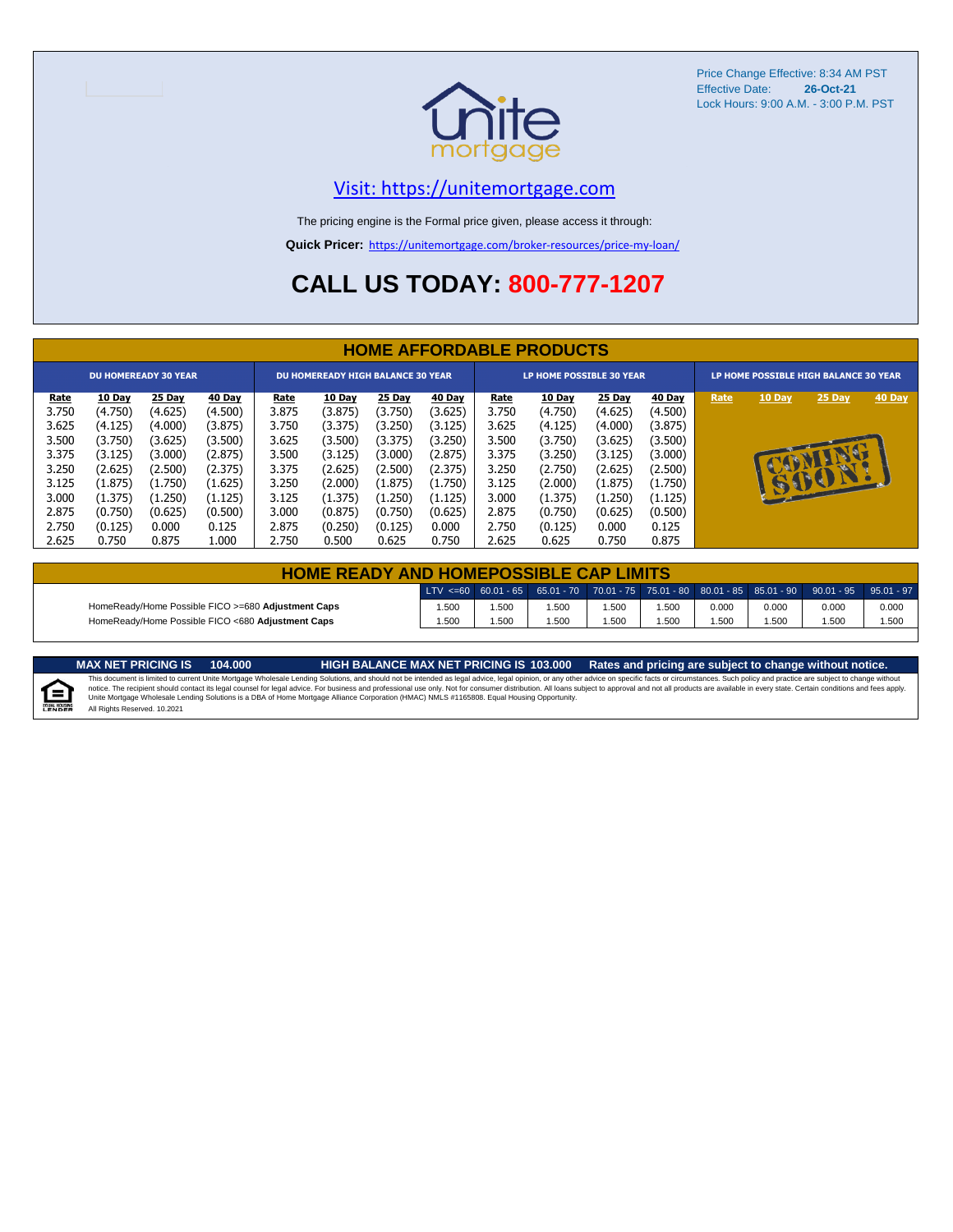

Price Change Effective: 8:34 AM PST Effective Date: **26-Oct-21** Lock Hours: 9:00 A.M. - 3:00 P.M. PST

#### [V](https://unitemortgage.com/)isit: https://unitemortgage.com

The pricing engine is the Formal price given, please access it through:

**Quick Pricer:** [https://un](https://unitemortgage.com/broker-resources/price-my-loan/)itemortgage.com/broker-resources/price-my-loan/

# **CALL US TODAY: 800-777-1207**

| <b>CONVENTIONAL PRICING ADJUSTMENTS</b>                                                |                                                  |              |                                                   |              |              |                       |                       |                    |                                          |                        |  |
|----------------------------------------------------------------------------------------|--------------------------------------------------|--------------|---------------------------------------------------|--------------|--------------|-----------------------|-----------------------|--------------------|------------------------------------------|------------------------|--|
| Credit Score / LTV                                                                     | Loan Terms > 15 years                            | $LTV \le 60$ | $60.01 - 70$                                      | $70.01 - 75$ | $75.01 - 80$ | $80.01 - 85$          | $85.01 - 90$          | $90.01 - 95$       | $95.01 - 97$                             | >97.00%                |  |
| $740+$                                                                                 |                                                  | 0.000        | 0.250                                             | 0.250        | 0.500        | 0.250                 | 0.250                 | 0.250              | 0.750                                    | 0.750                  |  |
| 720 - 739                                                                              |                                                  | 0.000        | 0.250                                             | 0.500        | 0.750        | 0.500                 | 0.500                 | 0.500              | 1.000                                    | 1.000                  |  |
| 700 - 719                                                                              |                                                  | 0.000        | 0.500                                             | 1.000        | 1.250        | 1.000                 | 1.000                 | 1.000              | 1.500                                    | 1.500                  |  |
| 680 - 699                                                                              |                                                  | 0.000        | 0.500                                             | 1.250        | 1.750        | 1.500                 | 1.250                 | 1.250              | 1.500                                    | 1.500                  |  |
| 660 - 679                                                                              |                                                  | 0.000        | 1.000                                             | 2.250        | 2.750        | 2.750                 | 2.250                 | 2.250              | 2.250                                    | 2.250                  |  |
| 640 - 659                                                                              |                                                  | 0.500        | 1.250                                             | 2.750        | 3.000        | 3.250                 | 2.750                 | 2.750              | 2.750                                    | 2.750                  |  |
| 620-639                                                                                |                                                  | 0.500        | 1.500                                             | 3.000        | 3.000        | 3.250                 | 3.250                 | 3.250              | 3.500                                    | 3.500                  |  |
| Cash Out (Ex. Student Loan Only) All Loan Terms. Cumulative with above adjust.         |                                                  | $LTV \le 60$ | $60.01 - 70$                                      | $70.01 - 75$ | $75.01 - 80$ |                       |                       |                    |                                          |                        |  |
| $740+$                                                                                 |                                                  | 0.375        | 0.625                                             | 0.625        | 0.875        |                       |                       |                    |                                          |                        |  |
| 720 - 739                                                                              |                                                  | 0.375        | 1.000                                             | 1.000        | 1.125        |                       |                       |                    |                                          |                        |  |
| 700 - 719                                                                              |                                                  | 0.375        | 1.000                                             | 1.000        | 1.125        |                       |                       |                    |                                          |                        |  |
| 680 - 699                                                                              |                                                  | 0.375        | 1.125                                             | 1.125        | 1.750        |                       |                       |                    |                                          |                        |  |
| 660 - 679                                                                              |                                                  | 0.625        | 1.125                                             | 1.125        | 1.875        |                       |                       |                    |                                          |                        |  |
| $640 - 659$                                                                            |                                                  | 0.625        | 1.625                                             | 1.625        | 2.625        |                       |                       |                    |                                          |                        |  |
| 620 - 639                                                                              |                                                  | 0.625        | 1.625                                             | 1.625        | 3.125        |                       |                       |                    |                                          |                        |  |
| All Loan Terms                                                                         |                                                  |              |                                                   |              |              |                       |                       |                    |                                          |                        |  |
| <b>Other Price Adjustments</b>                                                         | Cumulative with above adjustments                | $LTV \le 60$ | $60.01 - 65$                                      | $65.01 - 70$ | $70.01 - 75$ | $75.01 - 80$<br>0.250 | $80.01 - 85$<br>0.250 | $85.01 - 90$       | $90.01 - 95$                             | $95.01 - 97$           |  |
| High Balance Purchase and R/T Refinance                                                |                                                  | 0.250        | 0.250                                             | 0.250        | 0.250        | 1.000                 | <b>NA</b>             | 0.250<br><b>NA</b> | 0.250<br><b>NA</b>                       | <b>NA</b><br><b>NA</b> |  |
| High Balance Cash-Out Refinance                                                        |                                                  | 1.000        | 1.000                                             | 1.000        | 1.000        |                       |                       |                    |                                          |                        |  |
| High Balance ARMs (Adjustment Based on CLTV)                                           |                                                  | 0.750        | 0.750                                             | 0.750        | 0.750        | 1.500                 | 1.500                 | 1.500              | 1.500                                    | <b>NA</b>              |  |
| <b>ARMs</b>                                                                            |                                                  | 0.000        | 0.000                                             | 0.000        | 0.000        | 0.000                 | 0.000                 | 0.000              | 0.250                                    | <b>NA</b>              |  |
| HomeReady/Home Possible FICO >=680 Adjustment Caps                                     |                                                  | 1.500        | 1.500                                             | 1.500        | 1.500        | 1.500                 | 0.000                 | 0.000              | 0.000                                    | 0.000                  |  |
| HomeReady/Home Possible FICO <680 Adjustment Caps                                      |                                                  | 1.500        | 1.500                                             | 1.500        | 1.500        | 1.500                 | 1.500                 | 1.500              | 1.500                                    | 1.500                  |  |
| <b>Investment Properties</b>                                                           |                                                  | 4.125        | 4.125                                             | 4.125        | 4.125        | 5.375                 | 6.125                 | 6.125              | 6.125                                    | 6.125                  |  |
| Second Home                                                                            |                                                  | 5.000        | 5.000                                             | 5.000        | 5.000        | 5.000                 | 5.000                 | 5.000              | 5.000                                    | 5.000                  |  |
| Manufactured home                                                                      |                                                  | 0.500        | 0.500                                             | 0.500        | 0.500        | 0.500                 | 0.500                 | 0.500              | 0.500                                    | 0.500                  |  |
| 2-4 Unit Properties (3-4 unit max LTV is 75% (DU) and 80% (LP))                        |                                                  | 1.000        | 1.000                                             | 1.000        | 1.000        | 1.000                 | 1.000                 | <b>NA</b>          | NA                                       | <b>NA</b>              |  |
| Condos - Loan Terms > 15Y (does not apply to Detached building types)                  |                                                  | 0.000        | 0.000                                             | 0.000        | 0.000        | 0.750                 | 0.750                 | 0.750              | 0.750                                    | 0.750                  |  |
| Escrow Waiver (LTV >80% not available in NM, LTV >90% does not apply to HB Nationwide) |                                                  | 0.000        | 0.000                                             | 0.000        | 0.000        | 0.000                 | 0.000                 | 0.000              | 0.000                                    | <b>NA</b>              |  |
| UW Waiver Fee (ALL LTV) - based on loan size                                           |                                                  |              |                                                   |              |              |                       |                       |                    |                                          |                        |  |
|                                                                                        |                                                  |              |                                                   |              |              |                       |                       |                    |                                          |                        |  |
|                                                                                        | <b>ALL SUBORDINATE FINANCING .375%</b>           |              |                                                   |              |              |                       |                       |                    |                                          |                        |  |
| <b>LTV Range</b>                                                                       | <b>CLTV Range</b>                                |              | Credit Score < 720                                |              |              |                       | Credit Score > 720    |                    |                                          |                        |  |
| $\leq 65.00\%$                                                                         | 80.01% - 95.00%                                  |              | 0.500                                             |              |              |                       | 0.250                 |                    |                                          |                        |  |
| 65.01% - 75.00%                                                                        | $80.01\% - 95.00\%$                              |              | 0.750                                             |              |              |                       | 0.500                 |                    |                                          |                        |  |
| 75.01% - 95.00%                                                                        | $90.01\% - 95.00\%$                              |              | 1.000                                             |              |              |                       | 0.750                 |                    |                                          |                        |  |
| 75.01% - 90.00%                                                                        | 76.01% - 90.00%                                  |              | 1.000                                             |              |              |                       | 0.750                 |                    |                                          |                        |  |
| $≤ 95.00\%$                                                                            | 95.01% - 97.00%                                  |              | 1.500                                             |              |              |                       | 1.500                 |                    |                                          |                        |  |
|                                                                                        |                                                  |              |                                                   |              |              |                       |                       |                    |                                          |                        |  |
|                                                                                        | <b>LOCK EXTENSIONS - RELOCKS - OTHER CHANGES</b> |              |                                                   |              |              |                       |                       |                    |                                          |                        |  |
|                                                                                        |                                                  |              |                                                   |              |              |                       |                       |                    |                                          |                        |  |
| 1-4 days                                                                               | .03 / day                                        |              | <b>Lock Extensions:</b>                           |              |              |                       |                       |                    |                                          |                        |  |
| 5 days                                                                                 | 0.125                                            |              |                                                   |              |              |                       |                       |                    | 10 Day Lock Expires:                     | 11/05/21               |  |
|                                                                                        | 0.187                                            |              |                                                   |              |              |                       |                       |                    | 25 Day Lock Expires:                     | 11/20/21               |  |
| 7 days                                                                                 | 0.250                                            |              |                                                   |              |              |                       |                       |                    | 40 Day Lock Expires: 12/05/21            |                        |  |
| 10 days                                                                                |                                                  |              |                                                   |              |              |                       |                       |                    |                                          |                        |  |
| 15 days                                                                                | 0.375                                            |              |                                                   |              |              |                       |                       |                    |                                          |                        |  |
| <b>Relocks:</b>                                                                        | <b>Other Changes:</b>                            |              |                                                   |              |              |                       |                       |                    |                                          |                        |  |
| Worse Case pricing plus additional .250 hit                                            | Loan Program                                     |              | Worse Case if moving into different delivery type |              |              |                       |                       |                    |                                          |                        |  |
|                                                                                        | Rate Change<br>Not subject to worse case pricing |              |                                                   |              |              |                       |                       |                    | Locks expiring on a non business day are |                        |  |
|                                                                                        |                                                  |              |                                                   |              |              |                       |                       |                    | good through the following business day. |                        |  |

|                            |                              |         |                                                                                                                                                                                                                                                                                                                                                                                                                                                                                                                                                                                                                | APOR: | $15/20$ YR.: | 2.500% 1 YR CMT:   | 0.120% |
|----------------------------|------------------------------|---------|----------------------------------------------------------------------------------------------------------------------------------------------------------------------------------------------------------------------------------------------------------------------------------------------------------------------------------------------------------------------------------------------------------------------------------------------------------------------------------------------------------------------------------------------------------------------------------------------------------------|-------|--------------|--------------------|--------|
|                            | <b>MAX NET PRICING IS</b>    | 104.000 | Rates and prices are subject to change without notice.                                                                                                                                                                                                                                                                                                                                                                                                                                                                                                                                                         |       | $25/30$ YR.: | 2.960% 1 YR Libor: | 0.360% |
| 1=<br><b>EQUAL HOUSING</b> | All Rights Reserved, 10,2021 |         | This document is limited to current Unite Mortgage Wholesale Lending Solutions, and should not be intended as legal advice, legal opinion, or any other advice on specific facts or circumstances. Such policy and practice ar<br>notice. The recipient should contact its legal counsel for legal advice. For business and professional use only. Not for consumer distribution. All loans subject to approval and not all products are available in every stat<br>Unite Mortgage Wholesale Lending Solutions is a DBA of Home Mortgage Alliance Corporation (HMAC) NMLS #1165808. Equal Housing Opportunity. |       |              |                    |        |